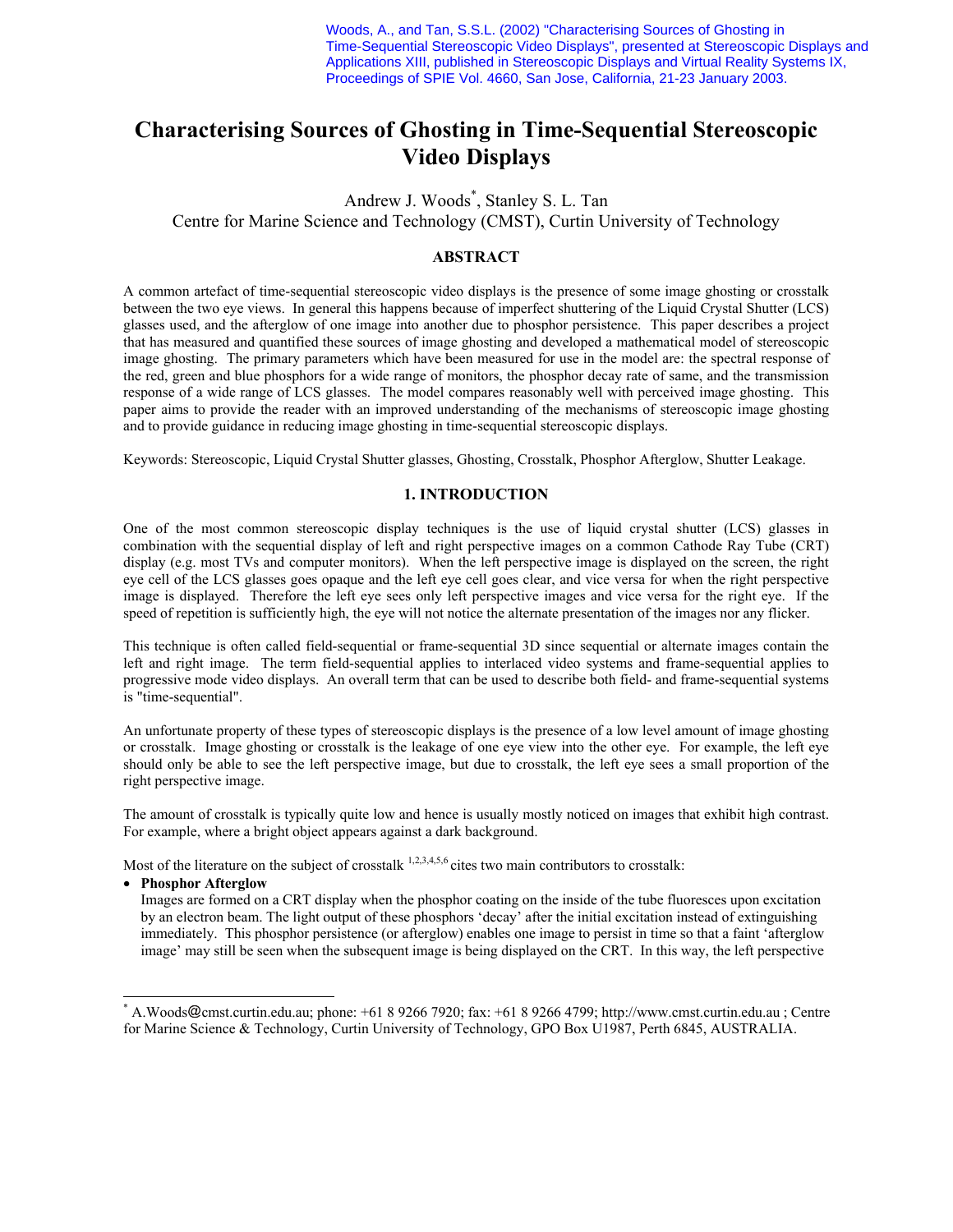image is displayed simultaneously with an 'afterglow image' of the right perspective image, enabling the left eye to see both, and similarly for the right eye.

• **Shutter leakage**

Due to the physical limitations of LC (liquid crystal) technology, when an LC shutter occludes an eye, it does not become totally 100% opaque. Thus if the displayed image is bright, the occluded eye may still be able to see a small percentage of the image not intended for it.

Our questions were:

- How much do phosphor afterglow and shutter leakage actually contribute to crosstalk?
- Are there any other contributors to crosstalk? Some factors that we considered were: timing of the LCS drive signal (when in the Vertical Blanking Interval the switch occurs), the nature of the signal used to drive the LCS (voltage, modulation, etc), and the field/frame rate of the CRT display. Lipton<sup>7</sup> also discusses angle of view through the LCS.

These questions weren't entirely addressed in the literature so we set about performing some measurements to characterise the crosstalk.

## **2. CROSSTALK MEASUREMENT AND MODELING**

## **2.1 CROSSTALK MEASUREMENT**

Unfortunately, it wasn't possible for us to separately measure the contribution of phosphor afterglow and incomplete extinction to ghosting directly in one measurement. Therefore we had to devise a method by which we could model the crosstalk process mathematically using the measured individual properties of the CRT phosphors and LCS glasses.

The three items that we measured to develop our model were:

- Phosphor spectral response,
- Phosphor time response, and
- LC shutter time/spectral response.

#### **2.1.1 PHOSPHOR SPECTRAL RESPONSE**

The colour image on a CRT display is constructed using three different colour phosphors: RED, GREEN, and BLUE. We used an Ocean Optics S1000 Spectoradiometer to measure the spectral output of the three colour phosphors. The results of this measurement (carried out on a selection of 11 different CRT computer monitors and TVs) are shown in Figure 1.

It can be seen that the blue and green phosphors exhibit a classic bell shape curve centred at around 450nm for blue and 520nm for green. In contrast the red phosphor has many peaks with the main peak at around 630nm. One further aspect of this result to note is the partial spectral overlap of the three phosphors.

We carried out this same measurement on 11 different CRT computer monitors and TVs in order to establish how much variation there was between different monitors. The overlaid results of all 11 CRT monitors are shown in Figure 2. We were surprised by the uniformity of the result, which obviously indicates that a standard set of phosphors is used in most CRT displays.

Note, however, that the one CRT projector that we measured had a very different spectrum than the CRT monitors that we measured. LCD displays also have a considerably different spectrum for each of the red, green and blue primaries, which is due to the entirely different display method used. However, it should be noted that LCS glasses would not normally be used with current LCD monitors.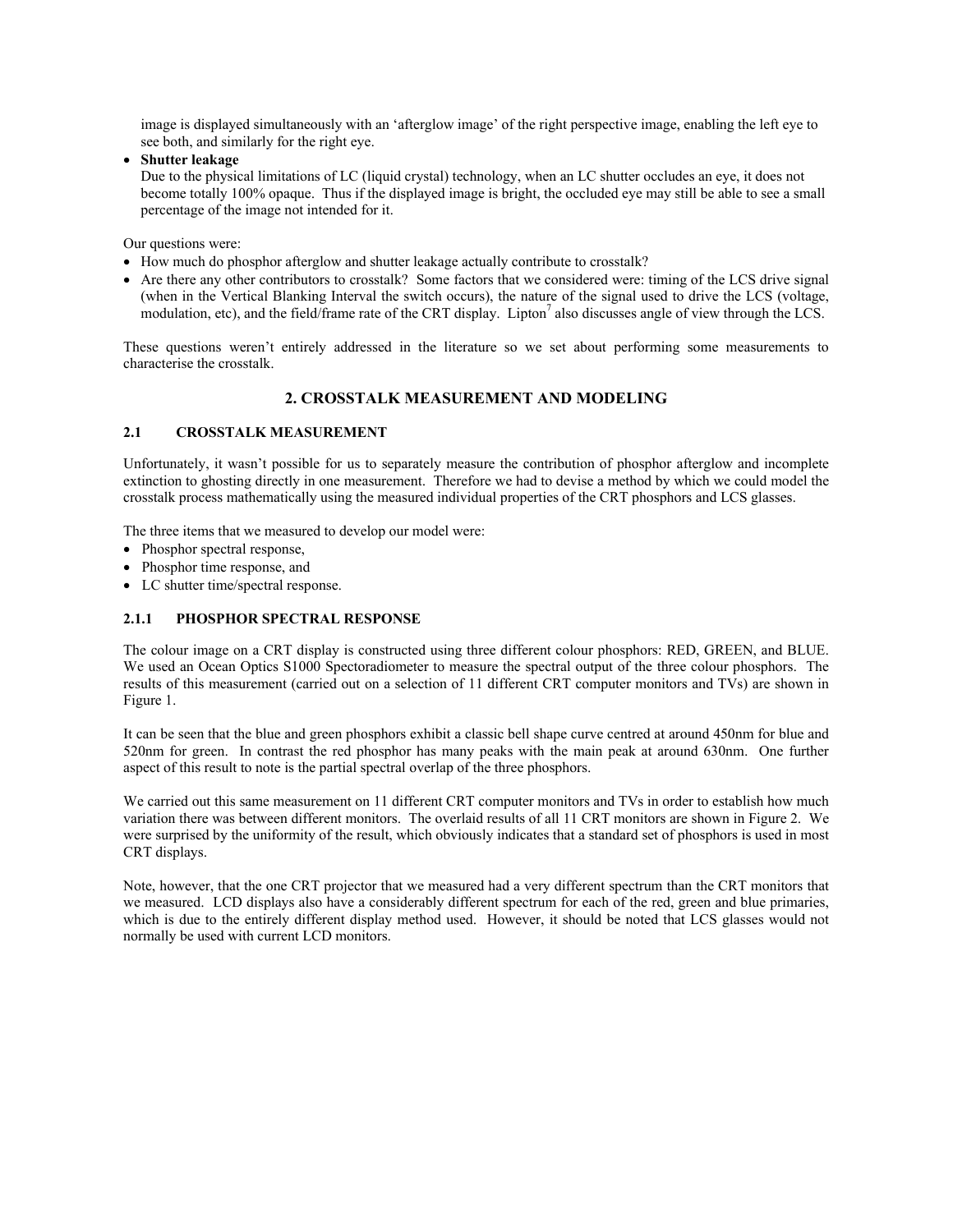





Figure 2: Overlaid spectral output of 11 different CRT monitors.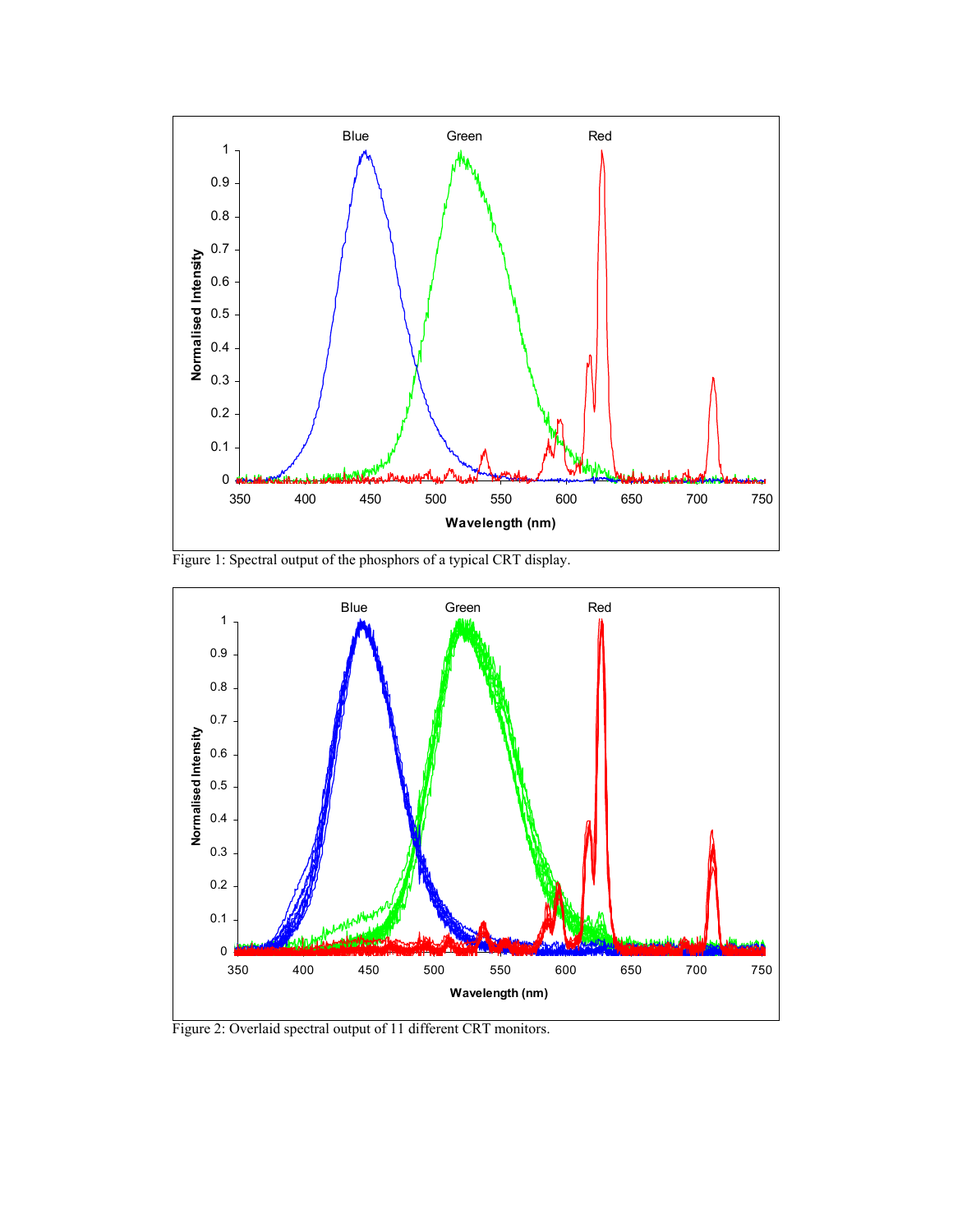#### **2.1.2 PHOSPHOR TIME RESPONSE**

The phosphor intensity vs. time response of each of the three CRT phosphors was measured using an IPL10503DAL photodiode from Integrated Photomatrix Limited (Dorchester,  $UK$ )<sup>8</sup>. The results of this measurement for each of the three colour phosphors are shown in Figure 3. Again, blue and green have a very similar result. In contrast, the red phosphor has a much longer decay. The linearity of the IPL10503DAL was confirmed by a separate experiment<sup>9</sup>.



Figure 3: Phosphor intensity vs. time response for the three phosphors of a typical CRT display.

#### **2.1.3 LC SHUTTER TIME/SPECTRAL RESPONSE.**

Measuring the transmission vs. time response of the LCS glasses presented a slightly more difficult problem. The optical transmission of a filter (in our case an LC shutter) is normally measured by placing a source on one side of the filter and a detector on the opposite side. The percentage transmission of the filter is given by the percentage reduction in the reading of the detector when the filter is inserted into the optical path. It is possible to determine the optical transmission of the filter at particular spectral frequencies by using a optical source with a particular spectral output.

In our case we were primarily interested in the transmission vs. time response of the LCS glasses at the spectral frequencies output by the individual CRT phosphors. It would have made sense to use the CRT phosphors as the optical source for the transmission measurement, however we were also interested in isolating the time varying transmission response of the LCS shutters and therefore needed an optical source which had a constant optical output versus time. Unfortunately the optical output of the phosphors in a CRT monitor are not constant – the phosphors are modulated by the scanning electron beam – and therefore we could not directly use them as source.

Instead we decided to use LEDs (Light Emitting Diodes) as the optical source. LEDs have a constant optical output, have a fairly narrow spectral output, bright models are available, and they are easy to work with. However, our challenge was to select LEDs whose output was fairly well matched to the spectral output of the CRT phosphors. Figure 4 shows the spectral output of the LEDs that we chose to imitate the CRT phosphors plotted against the CRT phosphor spectral responses. It can be seen in Figure 4 that the blue and green LEDs are a fairly close match to the output of the blue and green phosphors – at least considered close enough for the purposes of this experiment. Unfortunately no single LED is ever going to match the multi-peaked spectral output of the red CRT phosphor so we chose a red LED whose centre frequency was fairly close to the red phosphor's main peak.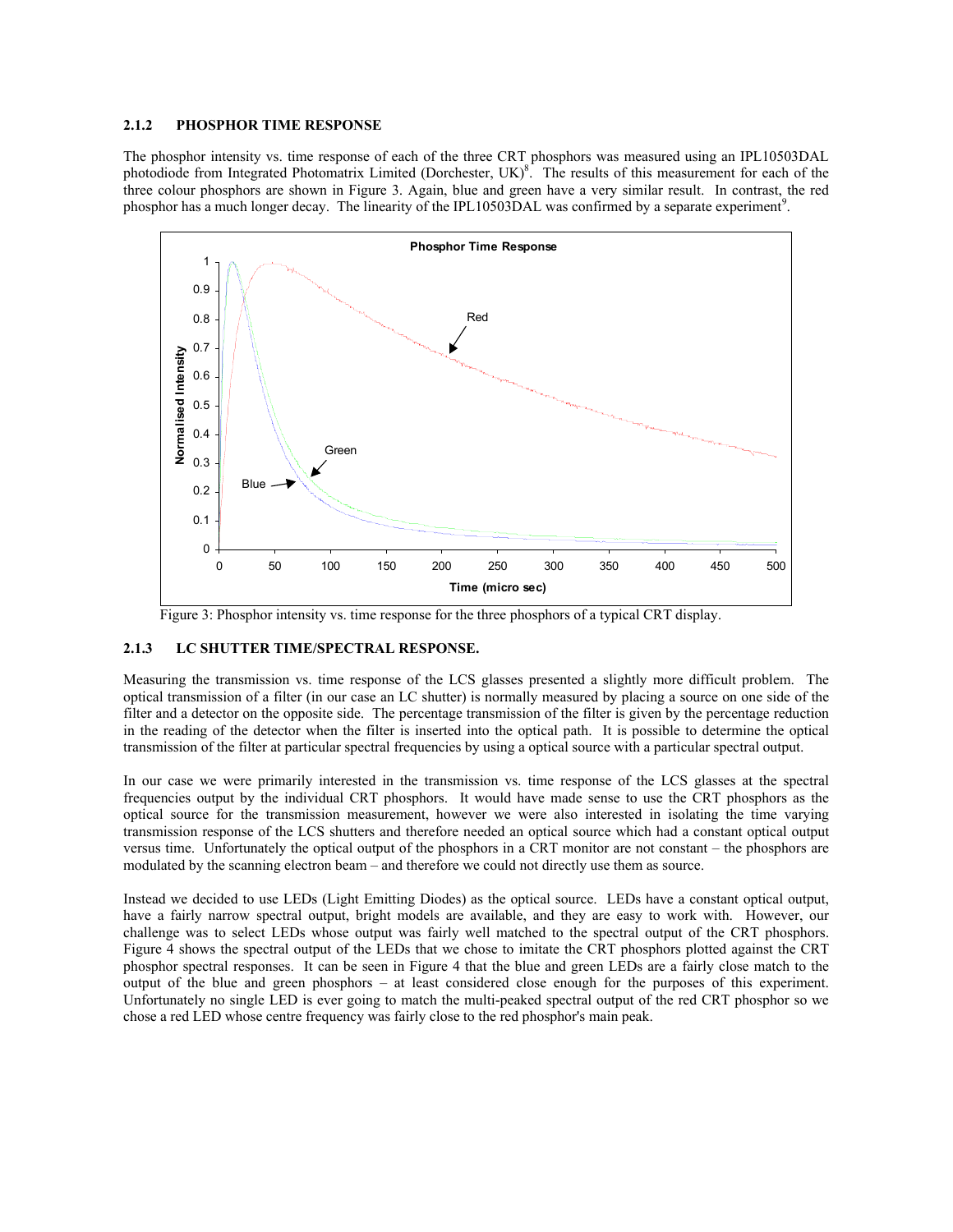

Figure 4: The spectral output of the chosen LEDs versus the spectral output of the CRT phosphors for (a) Green, (b) Blue and (c) Red.

The transmission vs. time response of a range of different LCS glasses was then measured using the LEDs chosen above as light sources (individually for red, green and blue) and the photodiode mentioned previously as the detector. A sample result of this measurement on a selected pair of LCS glasses is shown in Figure 5.

The results of Figure 5 show the opaque→transmissive→opaque cycle of a pair of LCS glasses for the selected red, green and blue wavelengths. At 0ms the glasses are in the opaque (extinction) state. At 2.5ms the drive signal of the glasses changes state triggering the glasses to change into the transmissive state. At 22.5ms the drive signal changes again and drives the LCS glasses into the opaque state. This is repeated at the cycle frequency of the drive signal – in this case 60Hz.

A number of things should be observed from Figure 5:

- The results for each of the three colours are not the same although there are similarities.
- In the opaque state, there is still a measurable amount of transmission it is not  $0\%$  transmission. (This is what we refer to as shutter leakage.)
- In the opaque state, the red transmission is considerably higher than the transmission of the other two colours.
- At the opaque to transmissive transition it can be seen that the glasses switch gradually to the transmissive state the state change is not immediate.
- The percentage transmission during the transmissive state is not constant. In one case (blue) the transmission increases to a maximum and then decreases. For the other two colours (red and green) the transmissions monotonically increase to different equilibrium points.
- The transmissive to opaque state change is fairly sharp compared to the opaque to transmissive state change.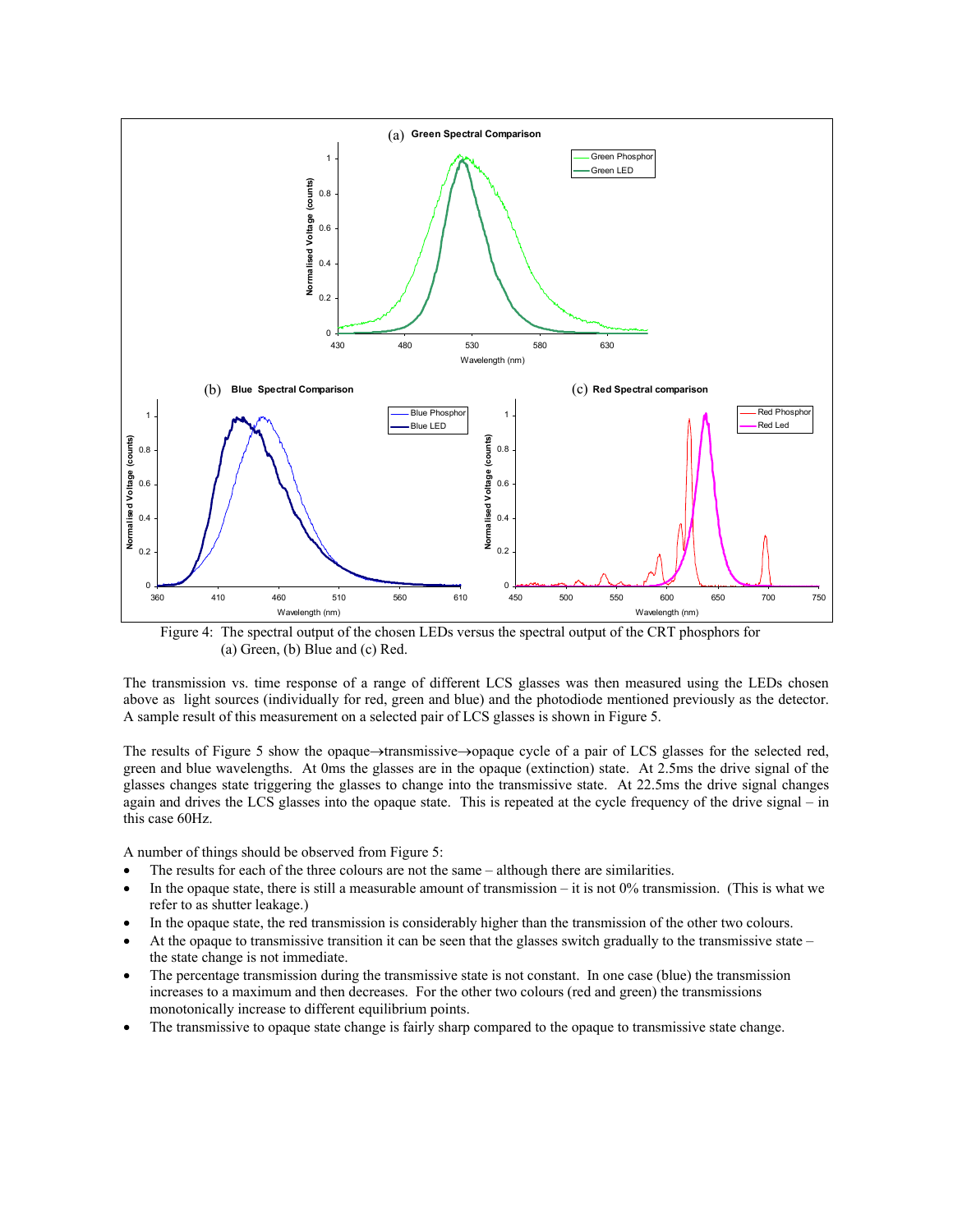

Figure 5: The transmission vs. time response of a selected pair of LCS glasses for the selected red, green and blue wavelengths.

This measurement process was repeated for a range of different pairs of LCS glasses. These results, shown in Figure 6, show a considerable amount of variation. This variation is probably due to differing types of materials used in the manufacture of the various LC shutters sampled. In this test the cycle frequency was 50Hz (except for one set of glasses which had to be cycled at 100Hz). Again the red spectral range exhibits the most leakage during the opaque shutter state.

## **2.2 THE CROSSTALK MODEL**

The three properties described above (phosphor spectral response, phosphor time response, and LC shutter time/spectral response) were combined together in a mathematical model in order to simulate the function of the stereoscopic image crosstalk. The crosstalk model is illustrated in Figure 7.

The top half of Figure 7 shows the shutter response and the phosphor response overlaid on the same time scale. In this case the phosphor response has been exaggerated for illustrative purposes. In real life the phosphor response is considerably narrower. The horizontal axis shows the time for one complete shutter cycle – one image for the left eye and then one image for the right eye – with the shutters switching appropriately. This graph actually indicates the time cycle for the right eye – it can be seen that the shutter goes opaque during the display of the left image and is transmissive during the display of the right eye image. In this case the phosphor response curve is positioned to coincide with a pixel close to the top of the screen and for the left eye image.

The vertical dashed lines on the graph indicate the start and finish of the vertical blanking interval. This is the time in which no picture information is being drawn on the screen. For example, "End of VBI1"<sup> $\uparrow$ </sup> coincides with the start (top) of the left image and "Start of VBI2" coincides with the end (bottom) of the left image.

From 18000 usec on the bottom half of Figure 7 shows the amount of light from a pixel on the left eye image that has leaked through the LC shutter and can be seen by the right eye. This has been calculated by multiplying the shutter response and phosphor response together. Ideally this curve would be zero, however its presence indicates the presence of crosstalk.

l † VBI = Vertical Blanking Interval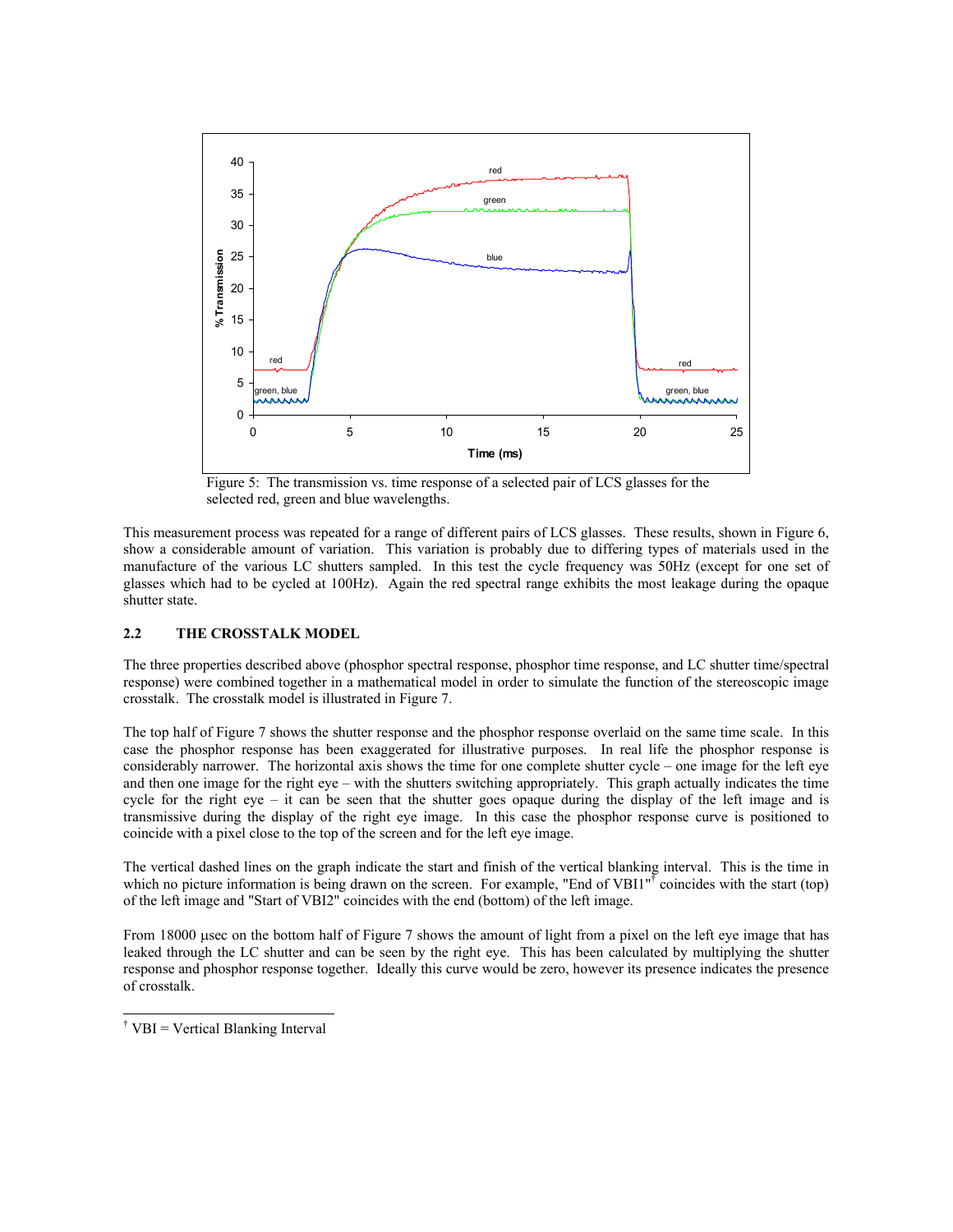

Figure 6: The transmission vs. time response of a selection of different LCS glasses<sup>‡</sup> in the (a) green, (b) blue, and (c) red spectral ranges.

The total amount of crosstalk (for this specific pixel position) is then calculated by integrating the area under the bottom curve.

To determine the contribution of each crosstalk source to total crosstalk, the time integration is divided into two regions, one encompassing the duration of the shutter's transmissive state, and the other encompassing the shutter's occlusion state. The time integration taken while the shutter is in its occlusion state represents the average crosstalk light energy 'leaking' through the 'imperfectly' occluded shutter and is due to shutter leakage. Similarly, the integration taken while the shutter is in its transmissive state, while none of the left image should have been visible, will represent the average crosstalk light energy received due to phosphor afterglow.

l

<sup>&</sup>lt;sup>‡</sup> Please note that we have intentionally not listed the manufacturer and model of the various LCS glasses measured. In most cases we have measured only one pair of glasses and hence this may not be representative of all LCS glasses of this model. The basis of this graph is that there can be considerable variation between different LCS glasses.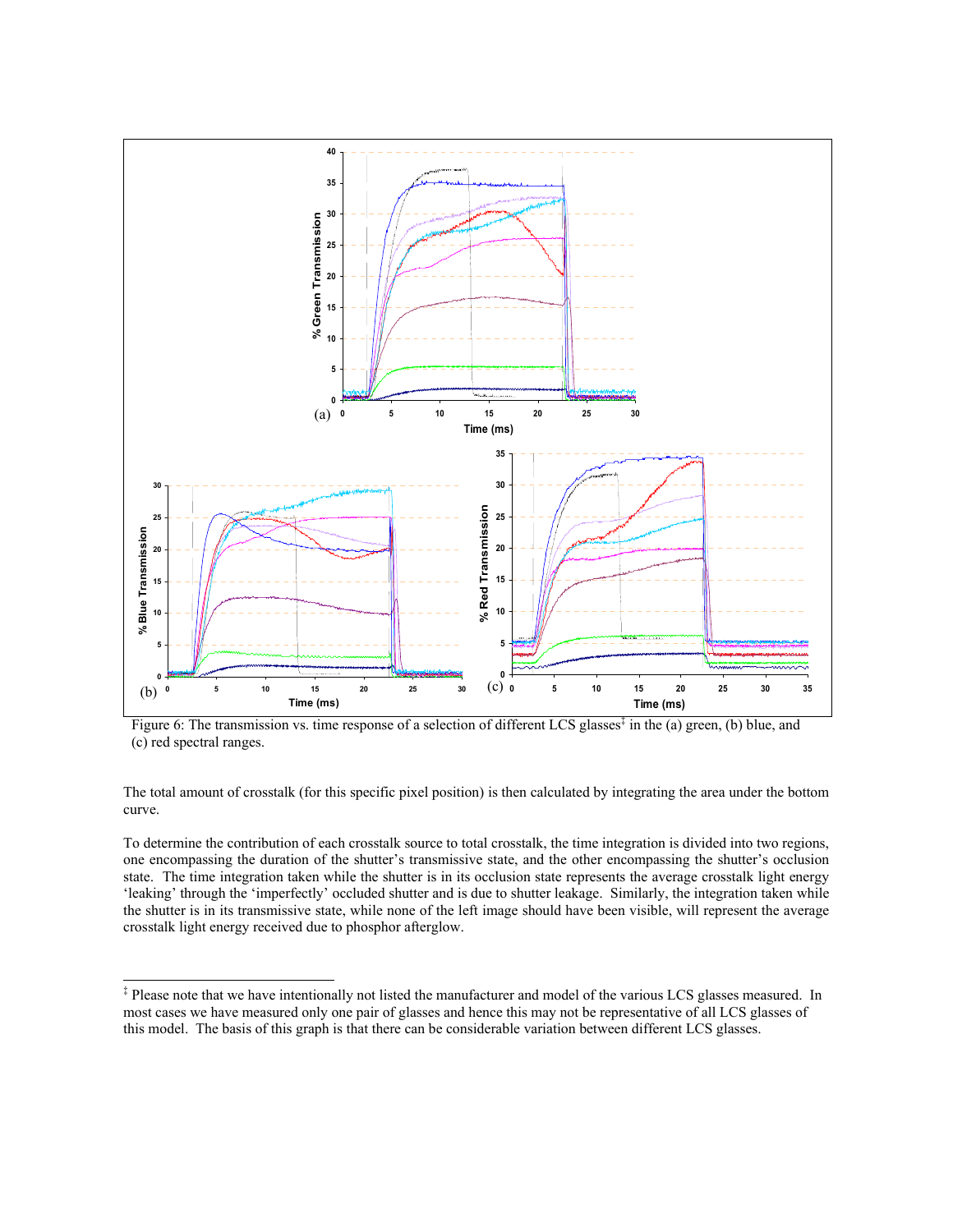

Figure 7: Illustration of the crosstalk model (with exaggerated phosphor response for illustrative purposes). Top: phosphor response and shutter response. Bottom: multiplication of phosphor response by the shutter response to give the amount of crosstalk.

To calculate the crosstalk at another pixel, let's say further down the screen, the above procedure is repeated with the phosphor response delayed in time with respect to the shutter response by the appropriate interval. (This reflects the fact that each pixel on a CRT is excited at a slightly different time. For a typical raster scanning pattern, the cathode ray sweeps horizontal lines down the screen, from the top-left to the bottom-right.) In this iterative fashion, a ghosting profile w.r.t. screen position can be gradually built up.

## **3. RESULTS**

### **3.1 CROSSTALK MODEL RESULTS**

The crosstalk model discussed in Section 2.2 has been prototyped in Excel and uses the input data illustrated in Figures 3 and 5. In this first instance the model has been calculated for a screen refresh rate of 60Hz. The crosstalk model has been run for each of the three colours and also for multiple positions down the screen. The results for each of the three primary colours are shown in Figure 8(a,b,c). The graphs show three parameters: (a) total crosstalk, (b) crosstalk due to shutter leakage, and (c) crosstalk due to phosphor afterglow, plotted versus screen height.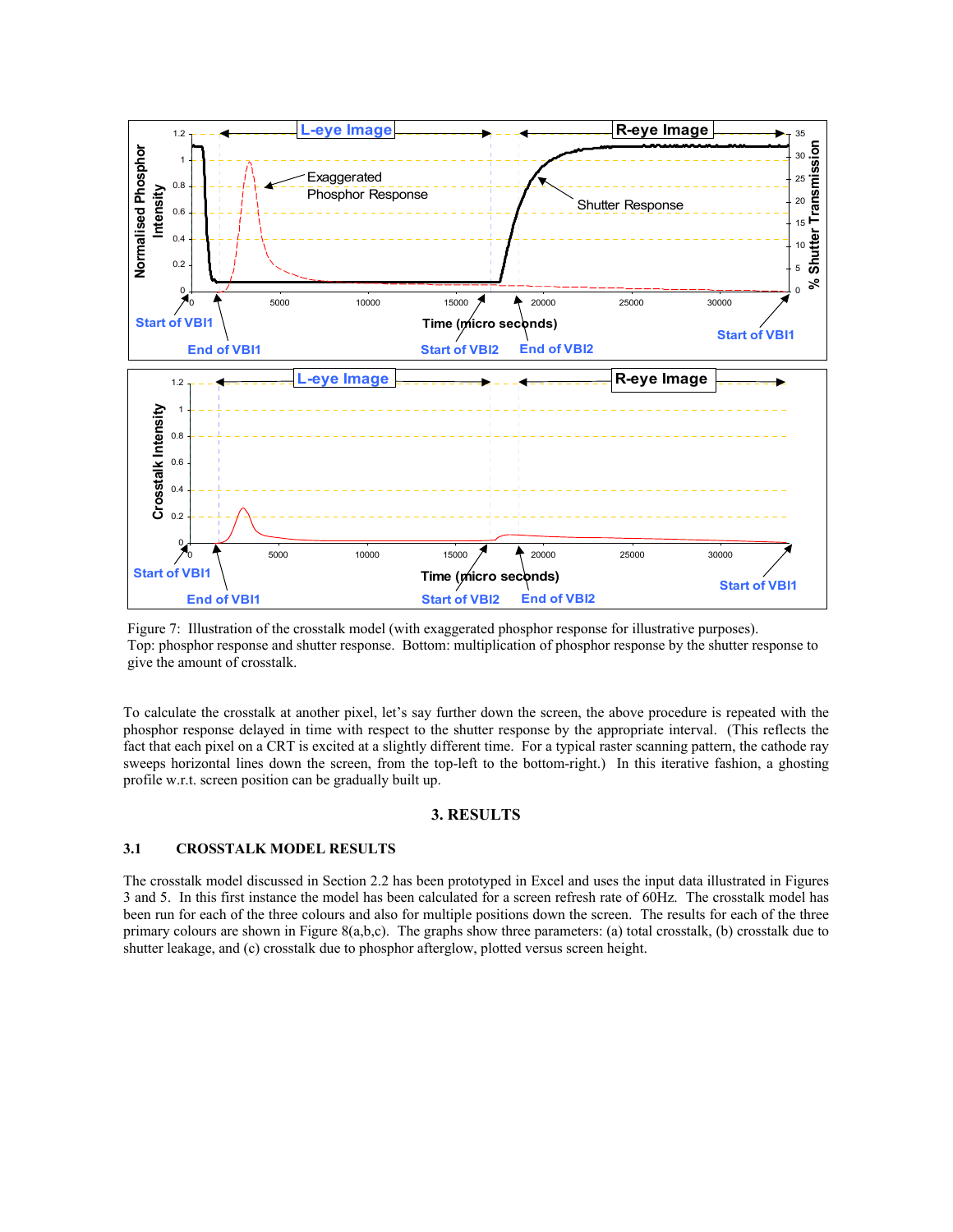

Figure 8: Crosstalk source composition versus screen height for: (a) blue, (b) green, (c) red, and (d) average brightness.

The results for blue and green are remarkably similar - at the top of the screen ghosting is mostly due to shutter leakage, and at the bottom of the screen ghosting is mostly due to phosphor afterglow. The blue and green figures also show a monotonic increase in total crosstalk as we move down the screen. The result for red is quite different from blue and green which is probably due to the high level of transmission during the LCS extinction period for red (see Figure 5). We would have expected the amount of red afterglow (in Figure 8c) to be significantly more but this might be an error due to the limited accuracy of our photodetector system at very low light levels. For all graphs of figure 8, the maximum amount of crosstalk is at the bottom of the screen - which agrees with our perceptual assessment of crosstalk and also with Bos<sup>5</sup>.

The results for the three colours have then been combined into a single average brightness (luminance) result shown in Figure 8(d) by taking into consideration the eye's spectral response<sup>10</sup> as well as a CRT monitor's usual balance between red, green and blue to obtain white light. If we average the crosstalk due to each of the sources over the whole screen (for the average brightness case), we find that shutter leakage and phosphor afterglow are almost even contributors at 51.1% and 48.8% respectively.

It should be emphasised that these results apply only to the particular system that we have measured (LCS glasses, shutter rate, etc). The results for a different system could be significantly different from these results and would require a new set of data to be input into the crosstalk model.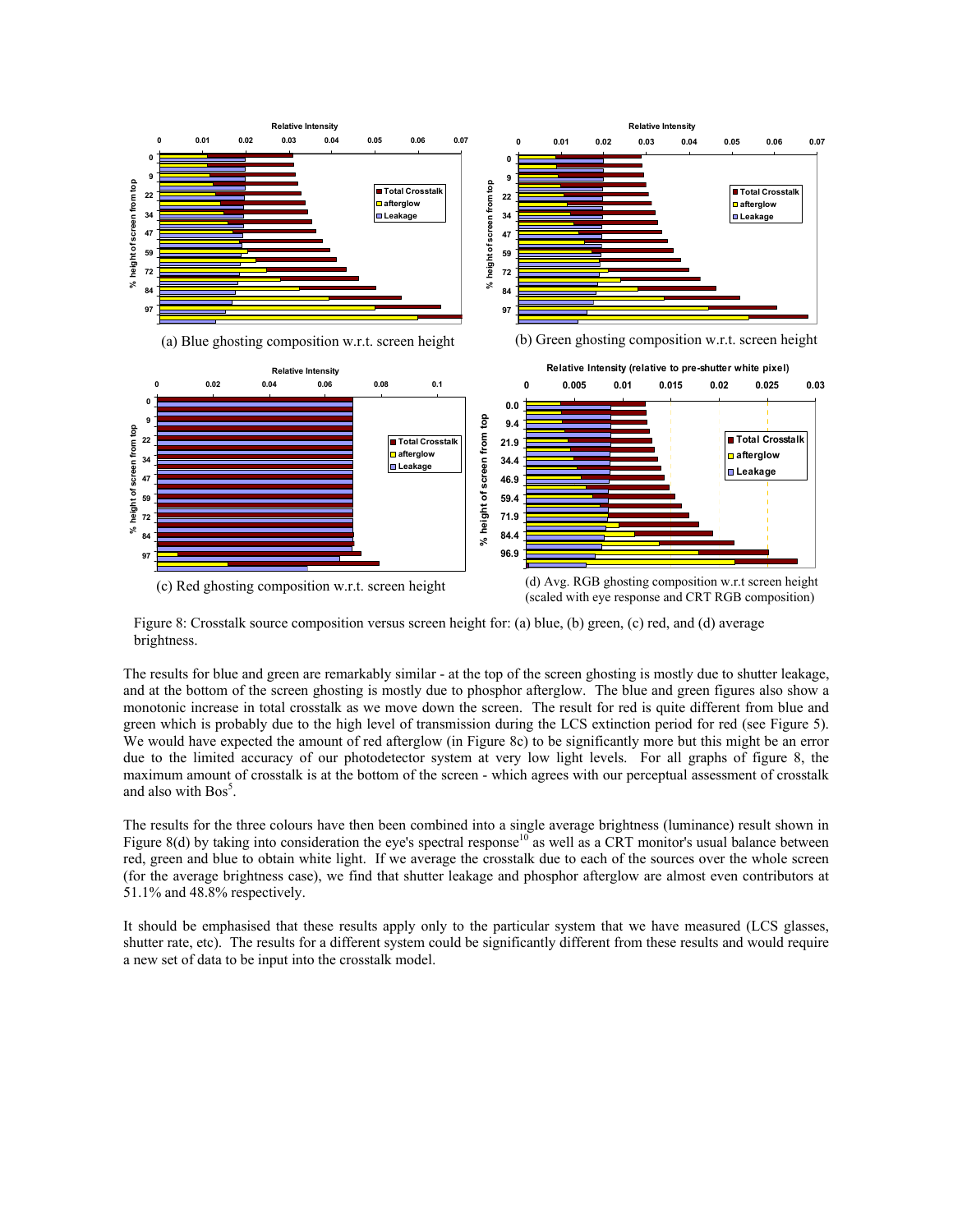## **3.2 VALIDATION**

To provide us with a quick check that the results from the crosstalk model were close to correct, we used a digital camera to capture the presence of crosstalk on a time-sequential stereoscopic display. Although the digital camera (a Kodak DC625) is by no means a metric device, it would at least provide us with some level of validation.

Figure 9 shows a photograph taken through the right shutter, with the glasses shuttering, the screen was showing a time sequential image, the right image was set to black and the left image was set to full screen 100% green (the other colours were tested separately). The increase of crosstalk toward the bottom of the screen can be clearly observed, and is in accord with the crosstalk model results shown in Figure 8. Figure 10 shows a 3D plot of the data of Figure 9 and shows the nature of the increase in ghost intensity at the bottom of the screen.



Figure 9: Digital photograph of green ghosting Figure 10: 3D histogram of Figure 9

In order to compare the crosstalk model with the digital camera results for total crosstalk, the ghost to (intended) transmission (G/T) Ratio with respect to screen height was calculated. This ratio was used since the camera's absolute light sensitivity was unknown. Figure 11 shows a comparison of (G/T) ratio calculated from the crosstalk model, and that calculated from data extracted from the digital photographs for each of the three primary colours.

The closest match is with the green response. Although there is an offset between the two curves (modelled and measured), the 'shape' of the two curves is remarkably similar. The similarity of the two curves provides some reassurance as to the accuracy of the crosstalk model for the green case. The offset between the two curves may be due to a scaling, exposure or non-linearity issue with the digital camera or may simply represent an error with the crosstalk model.

The results for blue and red (Figure 11b,c) aren't quite as close but the shape is somewhat similar. An offset between the model and the measured is again present.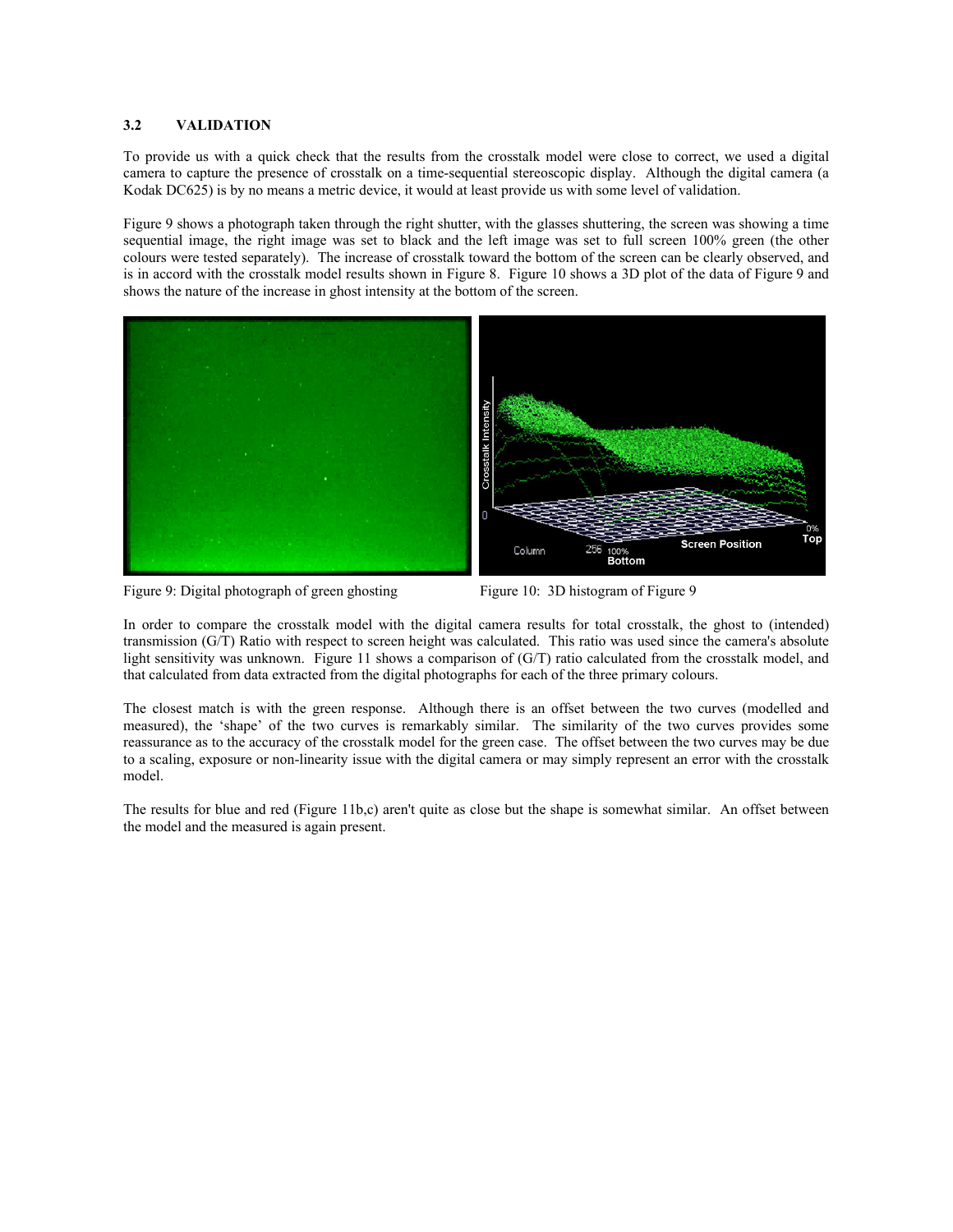

Figure 11: Ghost to Transmission Ratio Comparison for (a) Green, (b) Blue, and (c) Red.

#### **4. CONCLUSION**

This paper has discussed the development of a model for crosstalk/ghosting in time-sequential stereoscopic displays. The model provides insight into the mechanisms by which crosstalk occurs. Preliminary validation of the model indicates that it gives a reasonable prediction of crosstalk, however more work is needed for complete validation.

Some of the limitations of the current crosstalk model are: the method used to measure the LCS transmission response in the red channel may not be accurate (because the LED spectral response does not match the red phosphor response), the CRT phosphor afterglow measurements may not be entirely accurate (the photodetector system that we used has limited accuracy in low light levels), and the photodetector system has a bandwidth which is very close to the expected bandwidth of the phosphor afterglow response (hence we may be missing high frequency information for the phosphor time response).

The advantage of the crosstalk model is that it allows the quick simulation of crosstalk under a variety of conditions and hence may be a useful tool to help find ways to reduce crosstalk in stereoscopic displays.

One immediate observation of this study is that the first thing to consider when attempting to reduce crosstalk is to consider changing the LCS glasses (or at least review the performance of the LCS glasses being used). This study found considerable performance variation between various makes and models of LCS glasses. In contrast, very little performance variation was noted between commonly available CRT monitors – hence little change is likely to be obtained by simply swapping monitors. Monitors with short phosphor persistence may well be available by special order but this was beyond the scope of this particular study.